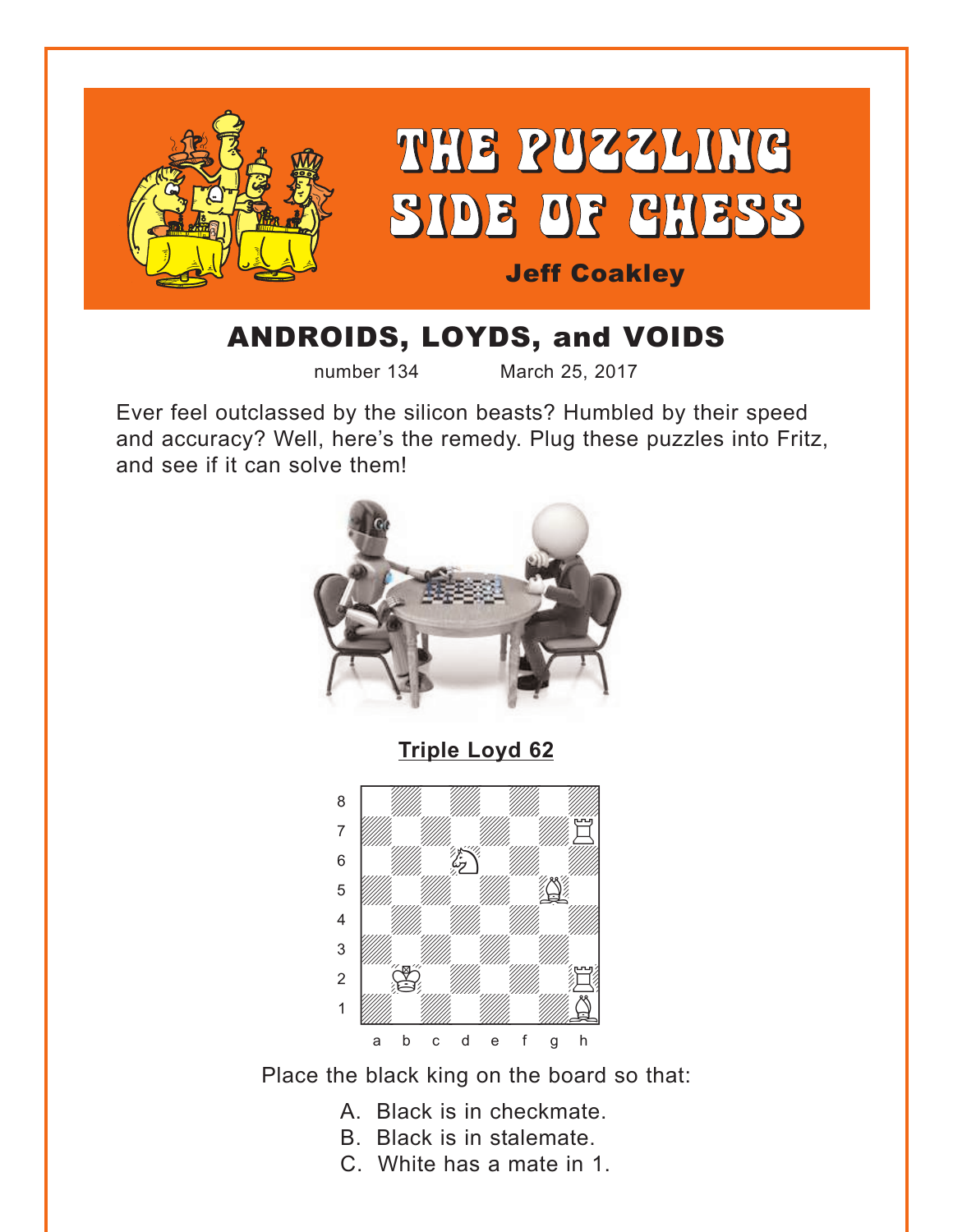<span id="page-1-0"></span>The following loyd was specially composed as a token gesture to this week's android theme.



#### **Triple Loyd 63**

Place the black king on the board so that:

- A. Black is in checkmate.
- B. Black is in stalemate.
- C. White has a mate in 1.



The Illusion of Good Sportsmanship.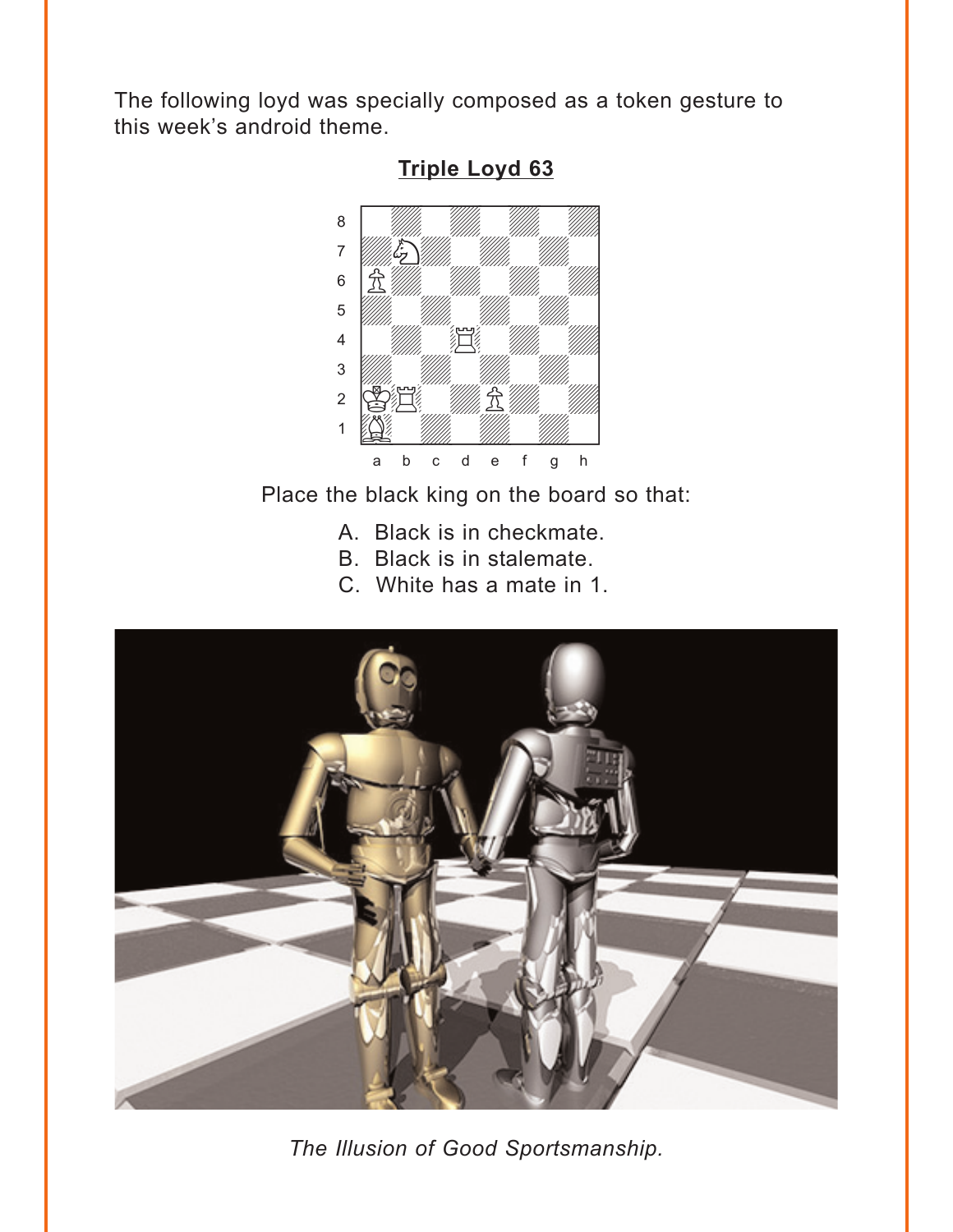#### **Inverted Loyd 39**

<span id="page-2-0"></span>

Place a white rook and two bishops on the board so that White has mate in 1.



The goal in our final puzzle is to create a void on the g-file. Some pieces are repositioned, others decommissioned.

For two more voids, see columns 113 and 118.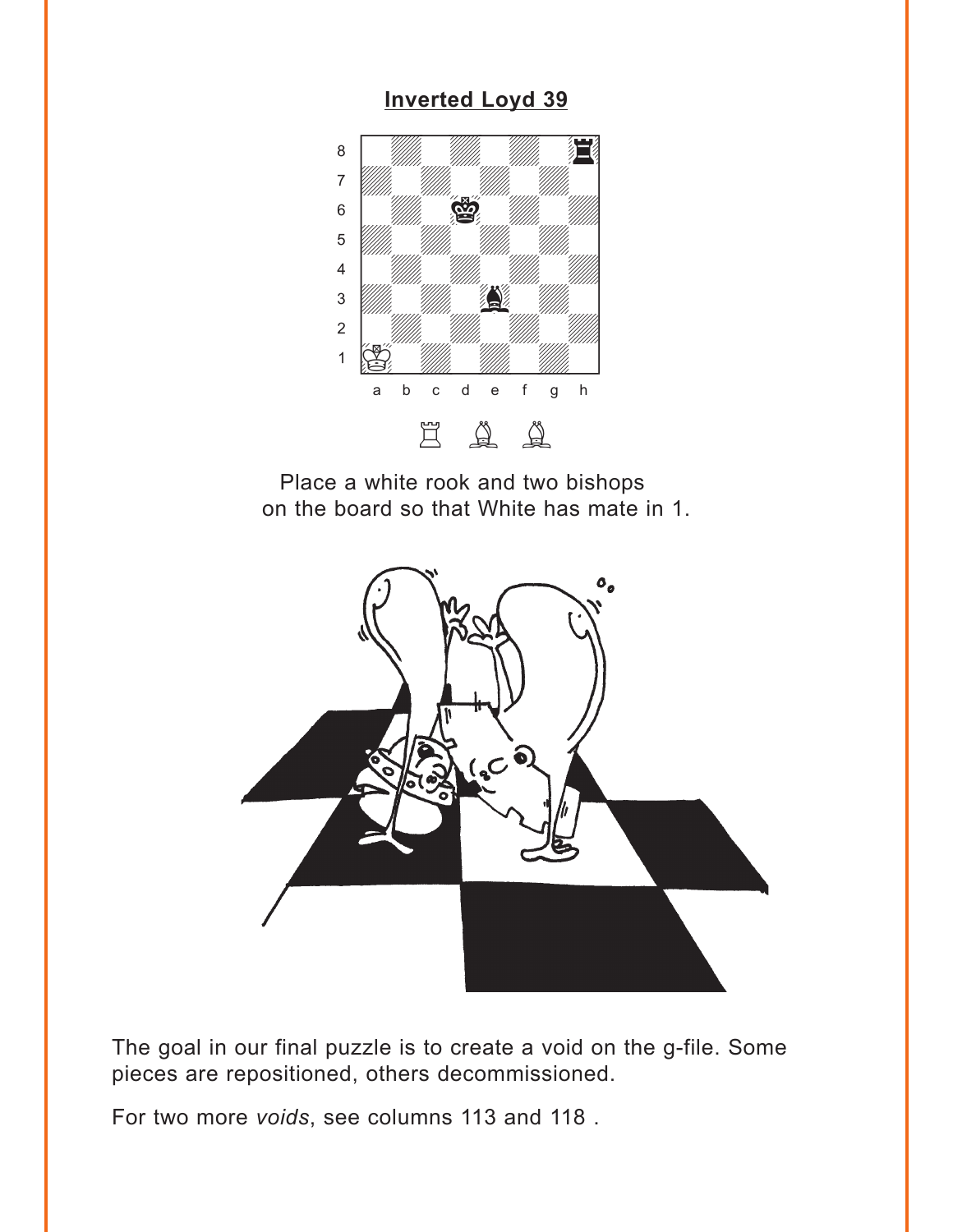#### **Synthetic Game 30**

<span id="page-3-0"></span>

Compose a game that ends after White's 4th turn with the g-file empty.

Seven moves to clear the g-file of all pieces. Four by White, three by Black. Can you open the line in time?



Welcome to the Matrix. Where Chess is the Sole Reality.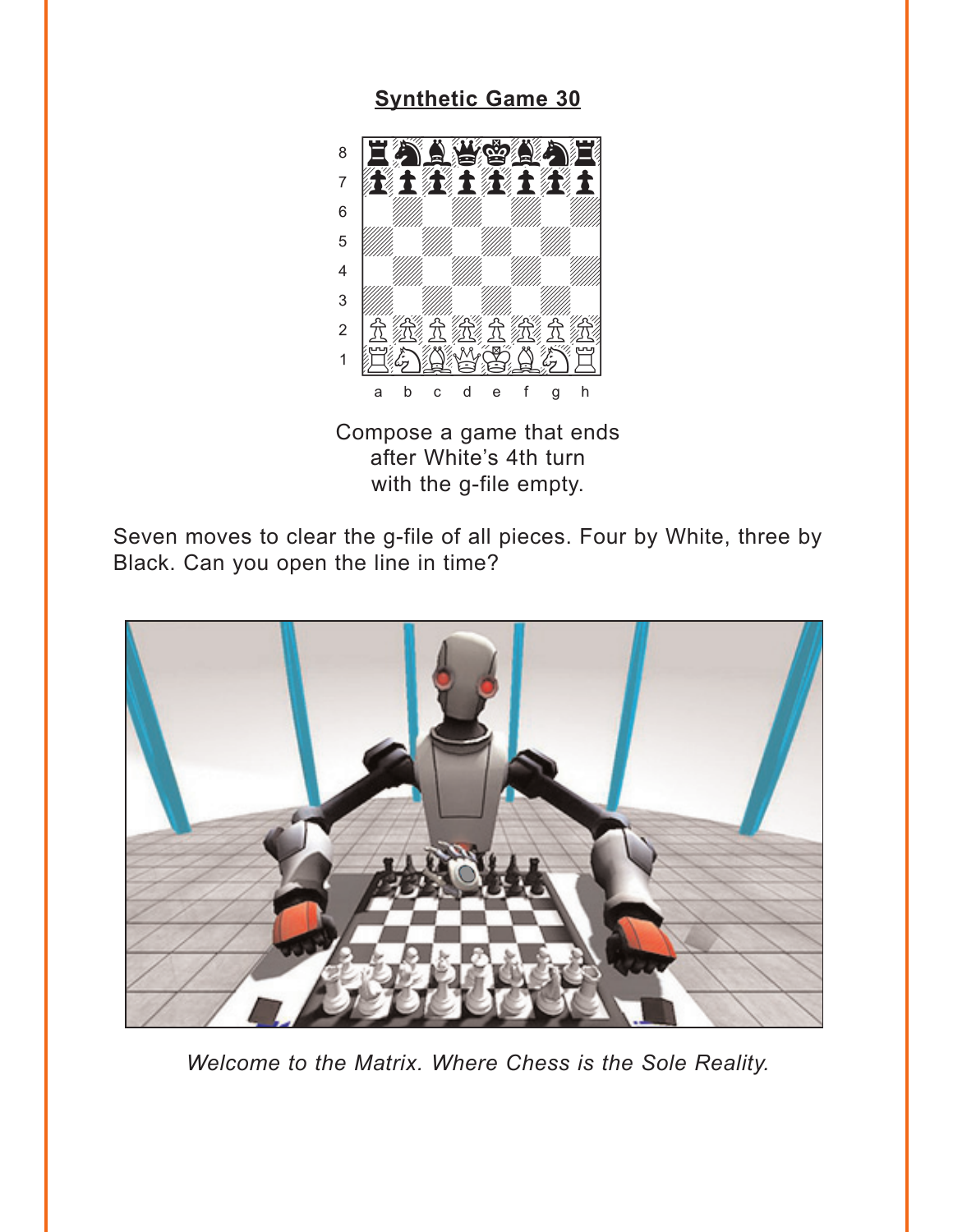## <span id="page-4-0"></span>**SOLUTIONS**

All problems by J. Coakley, *Puzzling Side of Chess* (2017).

**PDF hyperlinks.** You can advance to the solution of any puzzle by clicking on the underlined title above the diagram. To return to the puzzle, click on the title above the solution diagram.



**[Triple Loyd 62](#page-0-0)**

The mating move in part C could be expressed as "**R to d2**". A tribute to the android CP30 and his robotic sidekick R2D2.

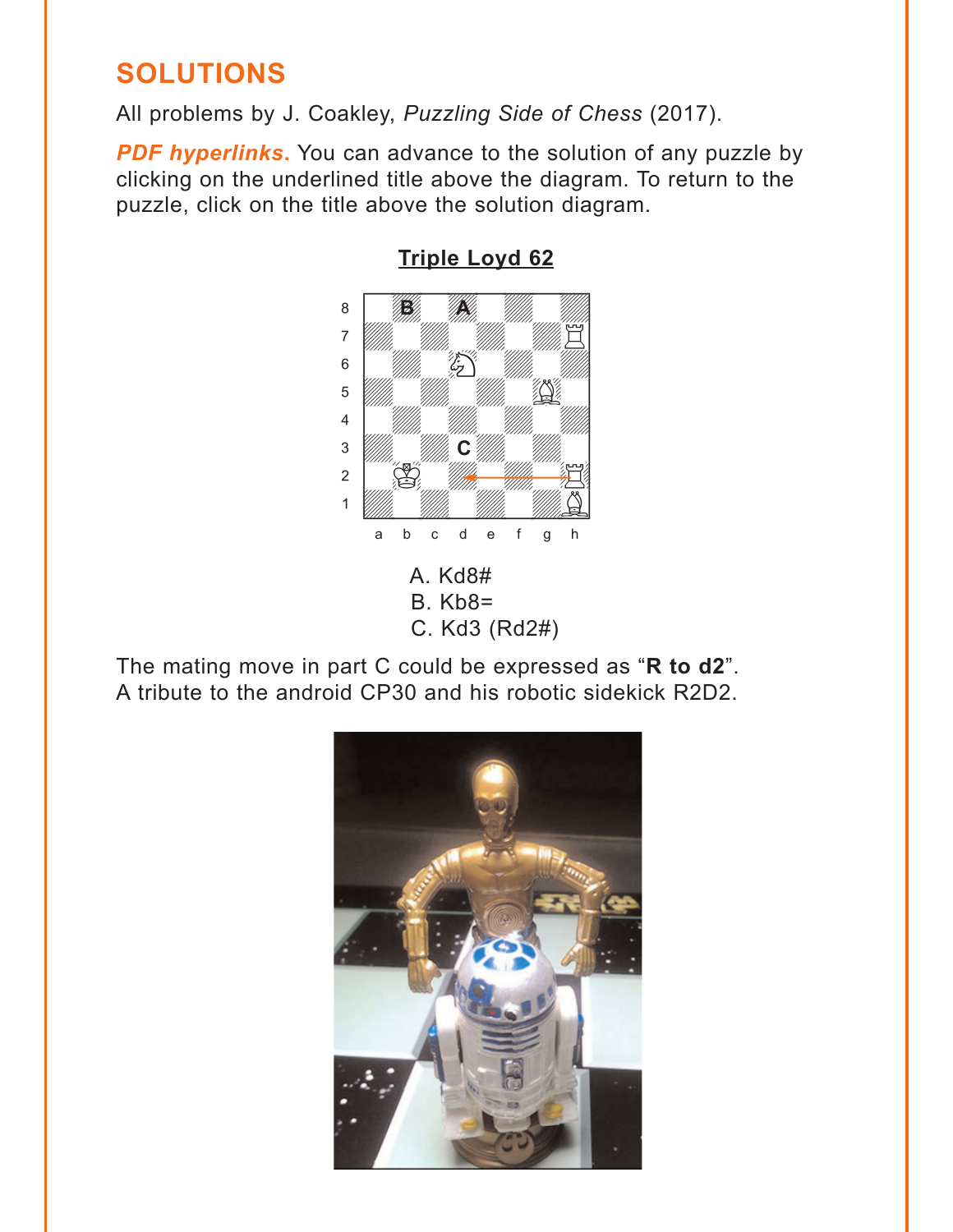### **[Triple Loyd 63](#page-1-0)**

<span id="page-5-0"></span>

Notation was the compositional task in this puzzle. Creating a position in which Black is mated by R2d2!

Rbd2 is the "preferred" notation according to FIDE Laws, appendix C.10 for a situation in which two rooks on different ranks and files can move to the same square. But in this case, the optional R2d2 is clearly the right choice.





#### **[Inverted Loyd 39](#page-2-0)**

Re5, Ba7, Be8 were added. 1.Bb8#

A simple mate, once the pieces are on the right squares!